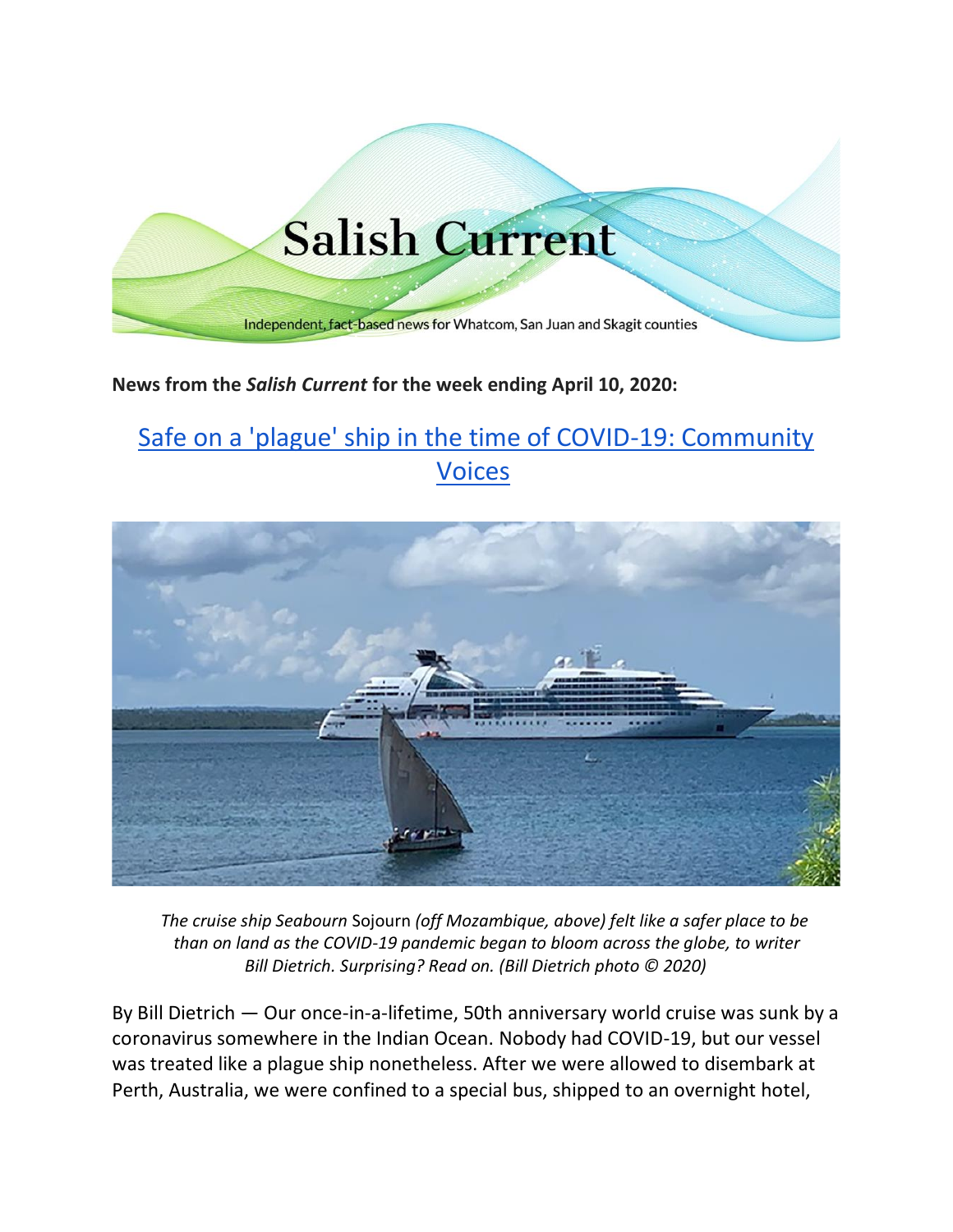and warned we could be fined \$50,000 or given a year in jail if we left our room. From there we flew home. Were we afraid of catching the disease while aboard what critics persist in calling "floating petri dishes"? No, and [here's why](https://salish-current.org/2020/04/06/safe-on-a-plague-ship-in-the-time-of-covid-19-community-voices/)...

## [Business as usual not happening soon, per Whatcom's](https://salish-current.org/2020/04/10/business-as-usual-not-happening-soon-per-whatcoms-satpal-sidhu-community-voices/) [Satpal Sidhu: Community Voices](https://salish-current.org/2020/04/10/business-as-usual-not-happening-soon-per-whatcoms-satpal-sidhu-community-voices/)

By Kimberly Cauvel — Family dairies, the annual Ski to Sea race and visitor and shopper traffic from Canada are just a few archetypal activities being disrupted in Whatcom County as the COVID-19 pandemic progresses. Business as usual is not due back in Whatcom County any time soon, said county executive Satpal Sidhu in an April 10 interview with Kimberly Cauvel for the *Salish Current*.

## News from around the region...

**EDITOR'S NOTE**: Coronavirus news coverage in the [Bellingham Herald](https://www.bellinghamherald.com/) and the [Lynden Tribune](https://www.lyndentribune.com/news/) can be accessed online without a subscription.

## Health & Safety

[Feds seize coronavirus test kit materials bound for Bellingham hospital and](https://www.bellinghamherald.com/news/coronavirus/article241884351.html)  [Northwest](https://www.bellinghamherald.com/news/coronavirus/article241884351.html)

A delivery of test kit materials that would have allowed Bellingham's St. Joseph hospital and other PeaceHealth medical facilities in the Northwest to run COVID-19 tests quicker were seized and diverted by the federal government to the East Coast. (Bellingham Herald)

[Bellingham hospital confirms firing ER doctor who criticized its coronavirus response](https://www.seattletimes.com/seattle-news/health/bellingham-hospital-confirms-firing-er-doctor-who-criticized-its-coronavirus-response/) Escalating a global spat over workplace safety and the rights of health-care workers during the coronavirus crisis, a top official of PeaceHealth has now confirmed the company ousted emergency physician Ming Lin for allegedly inciting public fear by criticizing the hospital's emergency precautions. (Seattle Times)

[Citing safety fear amid coronavirus outbreak, union files complaint against](https://www.bellinghamherald.com/news/coronavirus/article241695571.html)  **[PeaceHealth](https://www.bellinghamherald.com/news/coronavirus/article241695571.html)** 

The Washington State Nurses Association is accusing PeaceHealth of not giving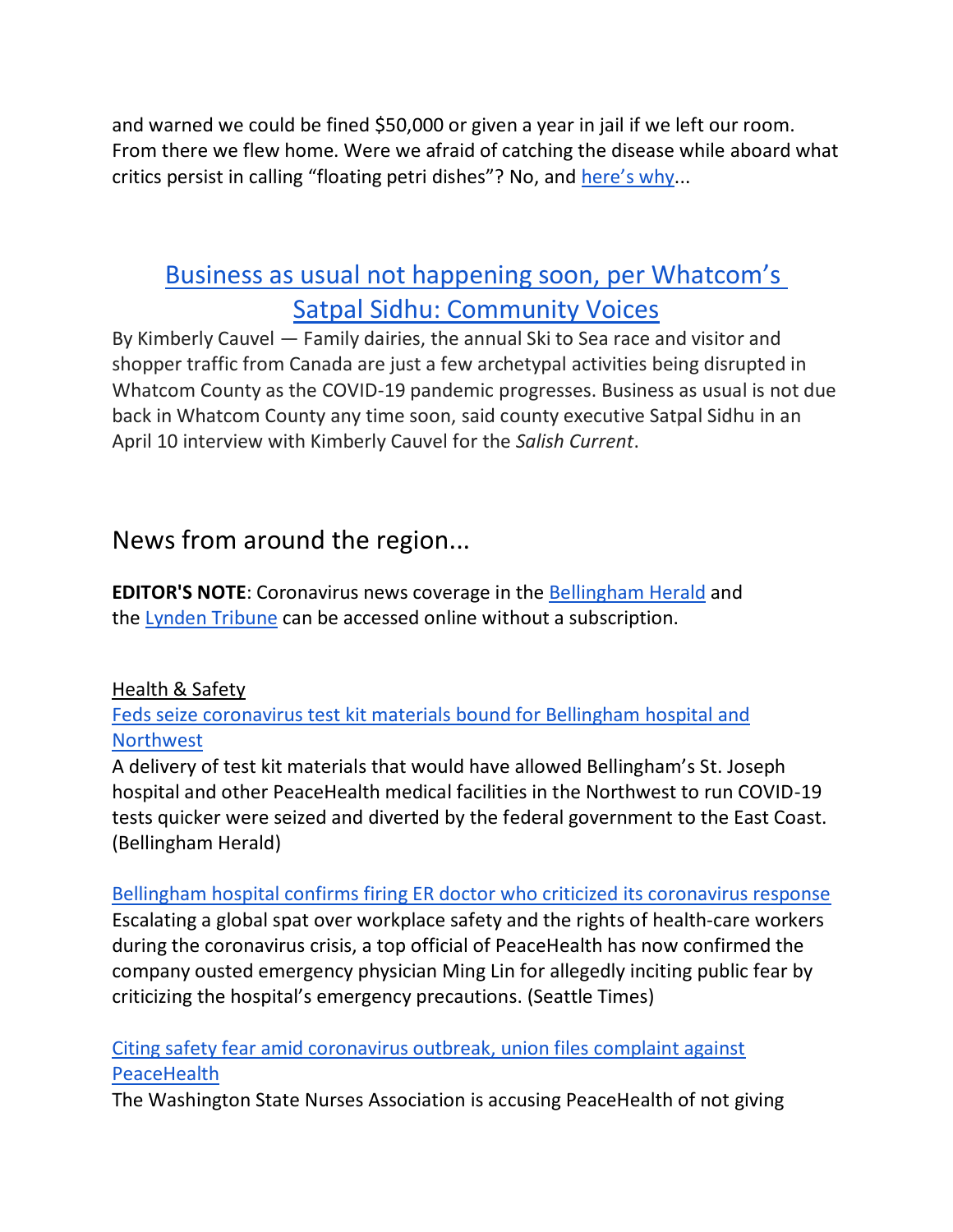nurses the personal protective gear they need while working at its St. Joseph hospital in Bellingham and of other actions it said could harm them. (Bellingham Herald)

## [Shuksan faced debt, improper care violations before coronavirus outbreak, records](https://www.bellinghamherald.com/news/coronavirus/article241764381.html)  [show](https://www.bellinghamherald.com/news/coronavirus/article241764381.html)

A Bellingham skilled nursing facility now suffering from a severe COVID-19 outbreak was in a deep financial crisis last year that threatened to shutter the facility and faced numerous citations for improper care of its residents. (Bellingham Herald)

## [Coronavirus spread to 163 long-term care facilities in Washington state, killing more](https://www.seattletimes.com/seattle-news/at-least-137-long-term-care-facilities-in-washington-have-coronavirus-cases/)  [than 200 people](https://www.seattletimes.com/seattle-news/at-least-137-long-term-care-facilities-in-washington-have-coronavirus-cases/)

A list of facilities with COVID-19 cases, provided for the first time by the Department of Social and Health Services (DSHS), includes 52 nursing homes, 53 assisted-living facilities, 23 adult family homes and nine other facilities. At least 52 of these facilities reported a total of 221 deaths from the disease so far. (Seattle Times)

## [County Health Officer updates Council](https://orcasissues.com/county-health-officer-updates-council/)

San Juan County Health Officer Dr. Frank James told the county commissioners this week that it is likely that economic activity in the County will be able to return to some level of normalcy by early July. (Orcas Issues)

## [WTA to limit riders to 12 or fewer on buses](https://myferndalenews.com/wta-to-limit-riders-to-12-or-fewer-on-buses_101454/)

15 passengers would be allowed in the event of couples or parents with children. WTA ridership as a whole is reported down 80%. (My Ferndale News)

## [Increased outdoor burning affecting air quality in Whatcom County and beyond](https://www.bellinghamherald.com/news/coronavirus/article241896536.html)

Air quality readings for Bellingham, Ferndale and Lynden/Custer were still good on the Northwest Clean Air Agency website Thursday, April 9. Ratings in Columbia Valley reached unhealthy in the last week. (Sacramento Bee)

#### Education

## [Superintendents react to full closure](https://www.lyndentribune.com/news/superintendents-react-to-full-closure/article_fb08afec-791d-11ea-9b9c-a7c20cc3756d.html)

Gov. Jay Inslee and Superintendent of Public Instruction Chris Reykdal announced that schools in Washington will remain closed through the end of this school year. (Lynden Tribune)

#### [School districts transition to online learning](https://www.goskagit.com/news/local_news/school-districts-transition-to-online-learning/article_249ed03a-882e-5658-a1a3-2aa97cdb113f.html)

Office of the Superintendent of Public Instruction issued a directive ordering districts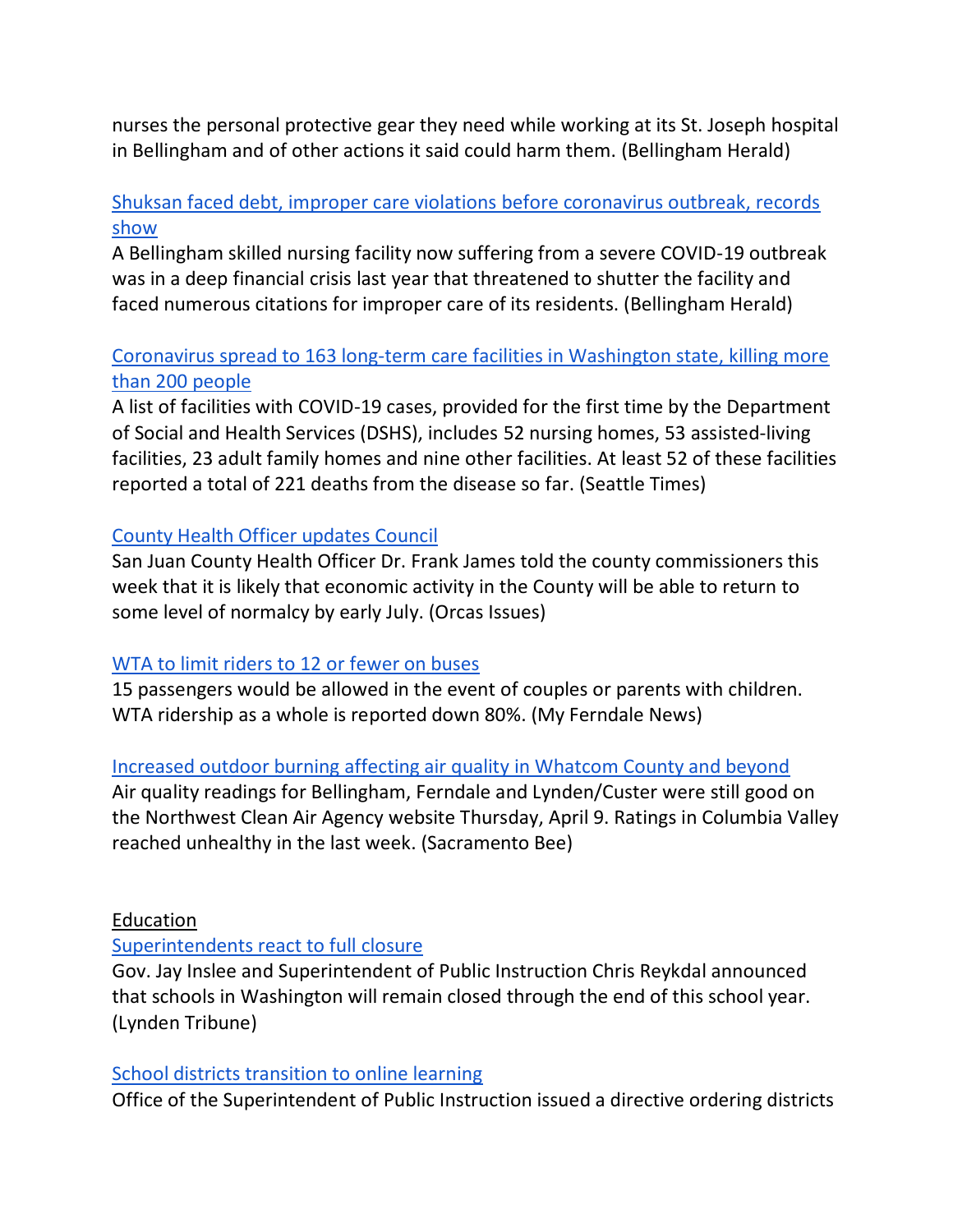to carry out continuous learning plans to provide some sort of learning opportunities for their students during the shutdown. (Skagit Valley Herald)

#### [Ferndale School Board holds online meeting](https://myferndalenews.com/ferndale-school-board-holds-online-meeting-gets-closure-updates_101435/) – gets closure updates

The board unanimously granted the superintendent the power to make some decisions that required quick responses to COVID-19 mandates. (My Ferndale News)

### [University Residences move thousands of students out](https://www.westernfrontonline.com/2020/04/09/university-residences-moves-thousands-of-students-out/)

About 3,200 students are expected to move out of the dorms. About 300 to 400 students will remain in the dorms through spring quarter. (Western Front)

### Government

### [Sedro-Woolley sets rules for accessory dwelling units](https://www.goskagit.com/news/sedro-woolley-sets-rules-for-accessory-dwelling-units/article_3fc9c503-75ff-5d08-ad7f-00a0998800b0.html)

The Sedro-Woolley City Council passed two ordinances to authorize accessory dwelling units —mother-in-law suites, converting garages to living quarters or isolating a portion of a home as a separate residence. The rules will take effect July 1. (Skagit Valley Herald)

#### Nature

[Bellingham purchases 29 acres for northern park, trails as part of Greenway program](https://www.bellinghamherald.com/news/local/article241850366.html) The \$2,310,000 sale announced Tuesday is for land in the Bakerview/Telegraph corridor, north of Interstate 5 and east of Meridian. (Bellingham Herald)

#### [Vancouver Fraser Port Authority calls panel findings on Terminal 2 'workable'](https://biv.com/article/2020/04/vancouver-fraser-port-authority-calls-panel-findings-terminal-2-workable)

The Vancouver Fraser Port Authority says the findings that the environmental impact of the Roberts Bank Terminal 2 project would cause significant adverse impact are "sensible and workable." (Business In Vancouver)

#### [Water quality sampling suspended during pandemic](https://www.goskagit.com/news/water-quality-sampling-suspended-during-pandemic/article_d2703d6f-9db1-5c89-aafe-4b612657a90b.html?utm_medium=social&utm_source=email&utm_campaign=user-share)

While the risk of person-to-person transmission of COVID-19 persists, the Skagit County Natural Resources Division is suspending its water quality sampling programs. (Skagit Valley Herald)

Business

[Area businesses struggle to adapt to new normal](https://www.goskagit.com/anacortes/coronavirus/area-businesses-struggle-to-adapt-to-new-normal/article_b8806580-791c-11ea-88af-af3aad345e12.html)

A ban on the normal activity that defines April in Skagit Valley, namely the